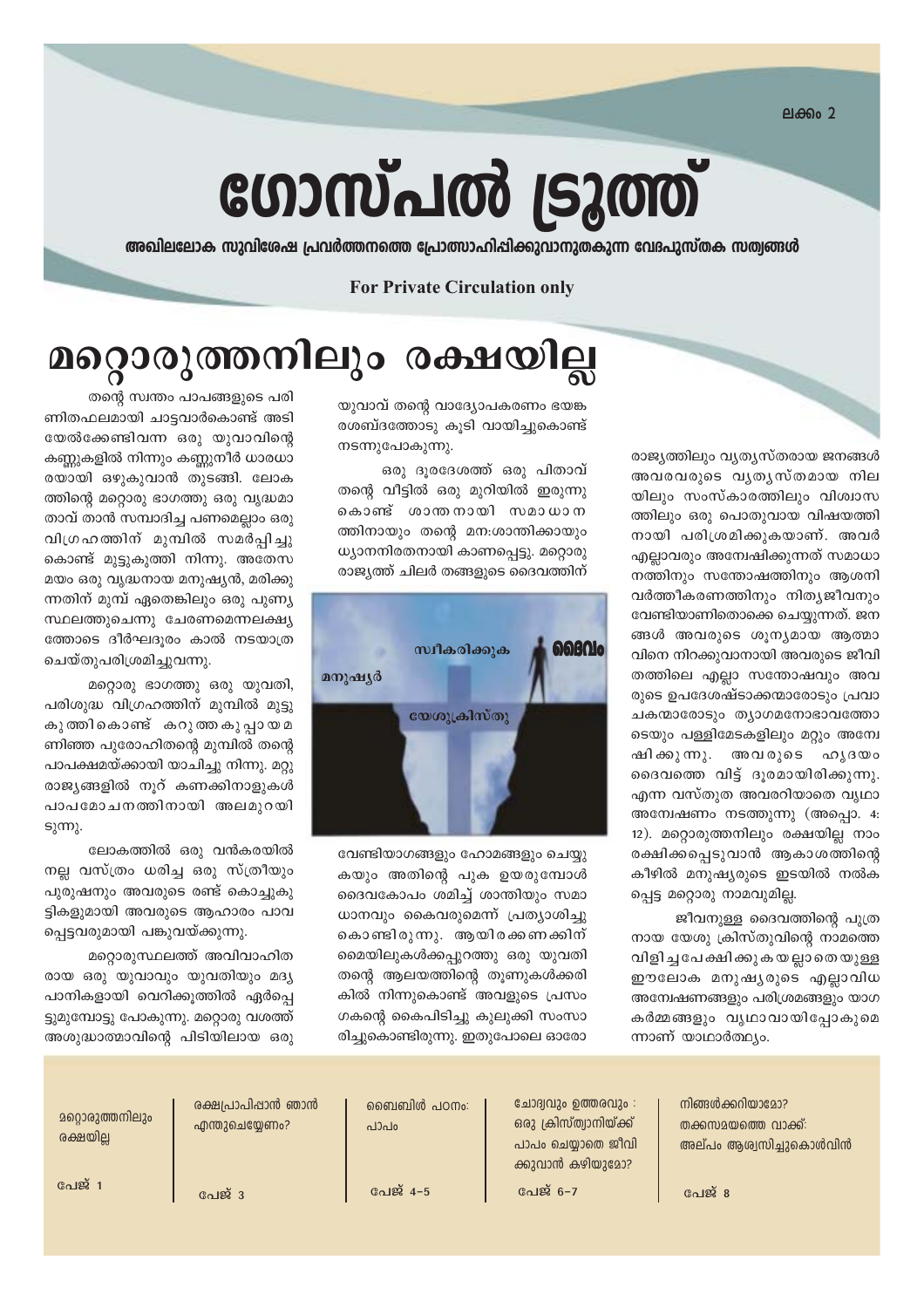# வைவிൾ

 $\sim$ ฏ พญ  $\sim$ อาลาสาขาวา

ദൈവവചനം

2 തിമൊ. 3: 16-17, 2 പത്രൊ. 1: 20, 21, മത്തായി 24: 35

സ്നേഹബന്ധം മത്തായി 22: 37-40, യോഹ. 14: 21-23, 1. $\mathbb{R}^{(0)}$ 

മാനസാന്തരം അപ്പൊ. 3: 19, 17: 30, 2 കൊരി. 7:10

പുതുജനനം യോഹ. 3: 3-7, 2 കൊരി. 5: 17, റോമർ 6: 1-4, എഫെ. 2: 1, 5-6).

പാപത്തിൽ നിന്നും സ്വാതന്ത്ര്യം 1 യോഹ. 5: 18, മത്തായി 1: 21, യോഹ. 8: 11

പരിശുദ്ധാത്മ നിറവ് അപ്പൊ. 19: 2, 15: 8-9, 1: 8).

വിശുദ്ധി ല്വക്കോ. 1:73-75, എബ്രാ. 12:14, 1 പത്രൊ. 1: 15-16, തീത്തോ. 2: 11, 12, റോമ. 6: 22

ദൈവരാജ്യം ലൂക്കോ. 17: 20-21, റോമ. 14: 17, യോഹ. 18: 36

 $m$ ) $\alpha$ അപ്പൊ. 2: 4-7, എഫെ. 4: 4-6, 1 കൊരി. 12: 12,13, കൊലൊ. 1: 18

வெளிக் (ல യോഹ. 17: 20-23, ഗലാ. 3: 28, വെളി. 18: 2-4

ചട്ടങ്ങൾ മത്താ. 28: 19-20, 26: 26-30, 1 കൊരി. 11: 23-27, യോഹ. 13: 14-17

ദൈവീക രോഗശാന്തി ലൂക്കോ. 4: 18, യെശയ്യ. 53: 4-5, യാക്കോബ് 5: 13-16

വിവാഹശുശ്രൂഷ മത്താ. 19: 5-6, ലുക്കോ. 16: 18, റോമർ 7: 2-3, 1 കൊരി. 7: 10-11

ബാഹൃപ്രകടനം 1 തിമൊ. 2: 9-10, 1 കൊരി. 11: 14-15, ആവർത്തനം 22: 5

അന്ത്യകാലം 2 പത്രൊ. 3: 7-12, യോഹ. 5: 28-29, 2 കൊരി. 5: 10, മത്താ. 25: 31-46

സാമാധാനവാദം: ലൂക്കോസ് 6: 27-29, ലൂക്കോസ് 18: 20

അരാധന യോഹ. 4: 23-24, എഫെ. 5: 19, 2 കൊരി. 3: 17

അന്തൃകല്പന മർക്കൊസ് 16: 15





യേശുക്രിസ്തുവിന്റെ രക്തത്താൽ പാപത്തിൽ നിന്നും രക്ഷിക്കപ്പെട്ട തോർത്ത് എന്റെ ഹൃദയം നന്ദിയാൽ നിറയുന്നു. എന്റെ സ്വന്ത കഴിവിനാലോ എന്റെ ശ്രേഷ്ഠതയാലോ അല്ല പ്രത്യുത ദൈവത്തിന്റെ ദയ ഒന്നു മാത്രമാണ് ഞാൻ ഇന്ന് രക്ഷിക്കപ്പെട്ടിരിക്കുന്നത്. വളരെ പ്രാധാന്യമർഹിക്കുന്ന കാര്യ മെന്നത്, തിരുവെഴുത്തുകളെ ശരിയായി വ്യാഖ്യാനിച്ചുകൊണ്ട് ദൈവിക രക്ഷയെയും ദൈവീക ശക്തിയേയും ജീവിതത്തിൽ അനുഭവിക്കുന്നതാണ്. ദിനംതോറും ഞാൻ പാപക്ഷമ പ്രാപിച്ചുകൊണ്ട് ദൈവപൈതലായി ജീവി ക്കുന്നു എന്ന ബോധ്യത്തോടെ ഞാൻ രാത്രിയിൽ കിടക്കയിലേക്ക് പോകു മ്പോൾ ദൈവം എനിക്ക് സുഖനിദ്ര നൽകുന്നു. ഉണർന്നെഴുന്നേൽക്കുന്നതു പോലും ദൈവകൃപയാലാണ്. അല്ലാതെ സ്വയബലത്താലല്ല. എന്തുകൊണ്ടെ ന്നാൽ ദൈവമാണ് നമ്മുടെ സംരക്ഷകൻ. ഈ ലക്കത്തിൽ ഞാൻ പാപ ത്തെയും രക്ഷയെയും കുറിച്ചുള്ള ദൈവവചന സത്യങ്ങളെക്കുറിച്ചാണ് പ്രതി പാദിച്ചിട്ടുള്ളത്. തത്ഫലമായി, ദുരുപദേശങ്ങളെ വിട്ടൊഴിഞ്ഞ്, നിങ്ങൾ ശരി യായ ദൈവവചനം ഗ്രഹിച്ചുകൊള്ളേണം എന്നത്രെ എന്റെ ആഗ്രഹം.

നിങ്ങളുടെ പ്രാർത്ഥനയാണ് ഞങ്ങൾക്കുള്ള പിൻബലവും പ്രോത്സാ ഹനവും. ദൈവിശ്വാസത്തിൽ ഉറപ്പുള്ളവരായി നിൽക്കേണ്ടതിന് എന്റെ ശുശ്രൂഷയിൽ എന്നോടു ചേർന്ന് പോരാടുന്ന കൂട്ടുപ്രവർത്തകരെ ഞാൻ പ്രോത്സാഹിപ്പിക്കാറുണ്ട്. ലോകമാകുന്ന ഈ യുദ്ധക്കളത്തിൽ വിശ്വാസ ത്തോടെ പ്രാർത്ഥനയിൽ ജാഗരിക്കാം.

- മൈക്കിൾ ഡബ്ല്യൂ സ്മിത്ത്

ഗോസ്പൽ ട്രൂത്ത്

അഖില ലോകത്തുള്ള എല്ലാ ദൈവജനത്തിന്റെയും അഭിവൃദ്ധിക്കുവേണ്ടിയും പ്രോത്സാഹനത്തിനായും വർത്തിക്കുന്ന ഒരു മാസികയാണ് ഗോസ്പൽ ട്രൂത്ത്. ക്രുസി തുവിന്റെയും അപ്പൊസ്തലന്മാരുടെയും ഉപദേശങ്ങൾ ദൈവവചനത്തിന്റെ വെളിച്ച ത്തിൽ പഠിപ്പിക്കുന്നു.

വിശ്വാസ നിയമത്തിന്റെ സ്വീകാര്യതയോടുകൂടി ഏകമായി നിലകൊള്ളുന്നതാണ് ദൈവവചനം. ക്രിസ്തുവിന്റെ പ്രായശ്ചിത്ത മരണത്തിലൂടെ പാപത്തിൽ നിന്നും രക്ഷയും വിടുതലും മാത്രമല്ല, ആത്മനിറവിൽ ജീവിതവും നടത്തുവാനും നയിക്കു വാനുമുള്ള ശക്തീകരണം, ജീവിതത്തിന്റെ എല്ലാ തുറകളിലുമുള്ള പ്രായോഗിക ശുദ്ധീ കരണം ജനത്തിന്റെ ഐക്യതയും, സത്യത്തിൽ കാണപ്പെടുന്ന സ്നേഹബന്ധവും ദൈവത്തോടുള്ള സേവനബന്ധവുമത്രെ.

വരിക്കാരനാകാൻ

ദൈവാത്മ പ്രേരണായലും, നടത്തിപ്പിനാലും ഇലക്ട്രോണിക് മീഡിയായിലൂടെ പ്രസിദ്ധീക രിക്കുന്ന ഒരു പ്രസിദ്ധീകരണമാണ് ഗോസ്പൽ ട്രൂത്ത്. PDF ഫോർമാറ്റിൽ ലഭിക്കുന്നതിന് വരിക്കാരനാകാവുന്നതാണ്. Subscribe@thegospeltruth.org എന്നവിലാസത്തിൽ നിങ്ങളുടെ ഇ-മെയിൽ അഡ്രസ്സ് അയച്ച് ആവശ്യപ്പെടാവുന്നതാണ്. താല്പര്യമുള്ള നിങ്ങളുടെ സ്നേഹി തന്മാരുടെയും പേരും ഇ-മെയിൽ അഡ്രസും അയച്ചുതരാവുന്നതാണ്.

ബന്ധപ്പെടുക

ഗോസ്പൽ ട്രാത്ത് കരിക്കം പി.ഒ. കൊട്ടാരക്കര - 691531 കേരള, ഇന്ത്യ ഫോൺ: 0474 2454309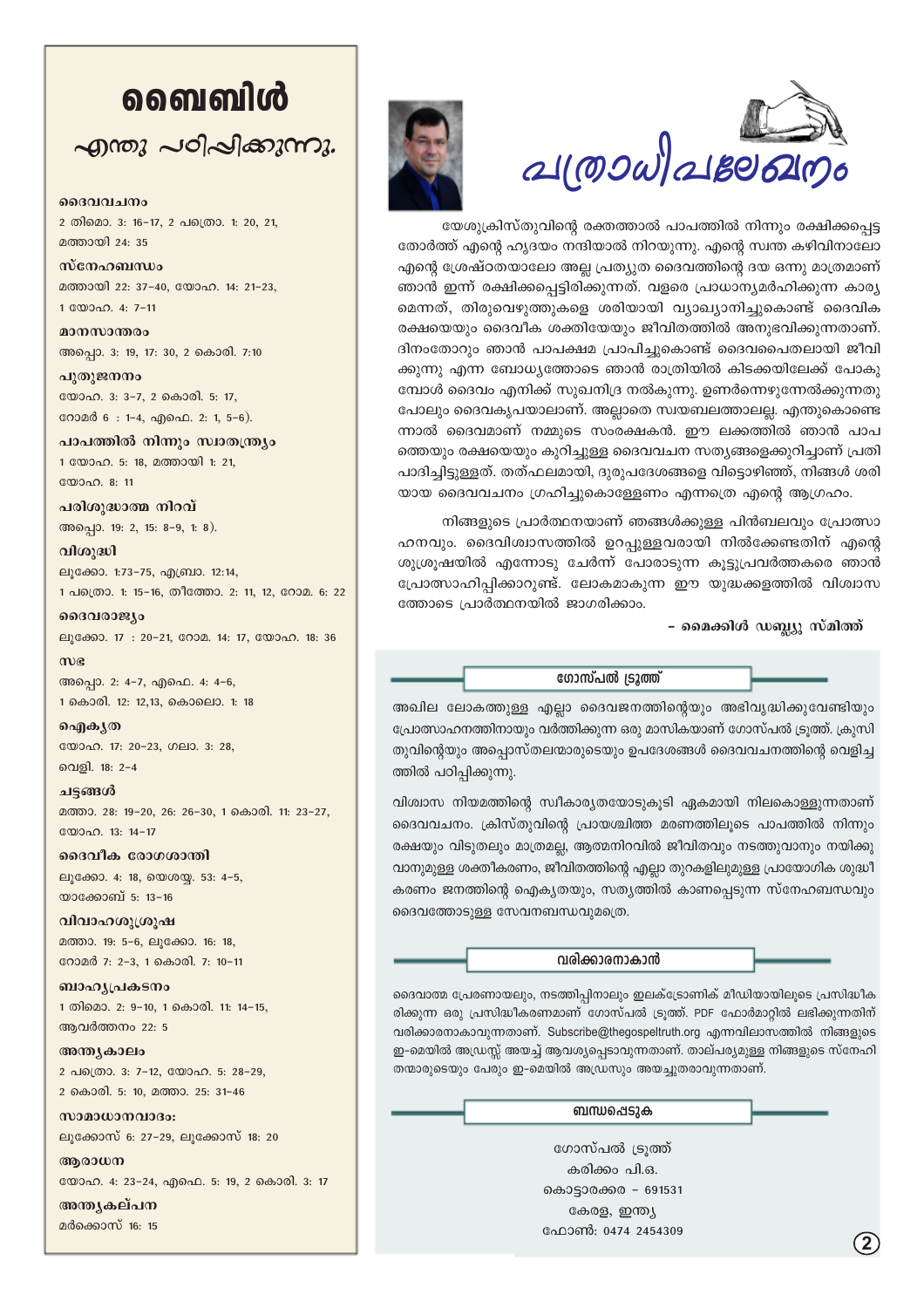

#### ആദ്യപടി

l വിശ്വാസം: സത്യത്തെ യഥാർത്ഥമായി ഉൾക്കൊണ്ട്, പൂർണ്ണ മായും അംഗീകരിച്ചുകൊണ്ട് വിശ്വാസത്തിൽ വളരണം. അപ്പൊ. 16: 30, 31. അവരെ പുറത്തുകൊണ്ട് വന്ന്: "യജമാനന്മാ രേ, രക്ഷപ്രാപിപ്പാൻ എന്തു ചെയ്യേണം എന്ന് ചോദിച്ചു. കർത്താവായ യേശുവിൽ വിശ്വസിക്ക. എന്നാൽ നീയും നിന്റെ കുടുംബവും രക്ഷപ്രാപിക്കും" എന്നു പറഞ്ഞു.

യോഹന്നാൻ 3: 16 തന്റെ ഏകജാതനായ പുത്രനിൽ വിശ്വസി ക്കുന്ന ഏവനും നശിച്ചുപോകാതെ നിത്യജീവൻ പ്രാപിക്കേണ്ട തിന് അവനെ നൽകുവാൻ തക്കവണ്ണം ദൈവം ലോകത്തെ സ്നേഹിച്ചു.

റോമർ 10: 9 യേശുവിനെ കർത്താവ് എന്ന് വായ്കൊണ്ട് ഏറ്റു പറയുകയും ദൈവം അവനെ മരിച്ചവരിൽ നിന്ന് ഉയർത്തെഴു ന്നേൽപ്പിച്ച് എന്ന് ഹൃദയംകൊണ്ട് വിശ്വസിക്കുകയും ചെയ്താൽ നീ രക്ഷിക്കപ്പെടും

ll വിളിച്ചപേക്ഷിക്കുക - അപേക്ഷിക്കുക; യാചിക്കുക

റോമർ 10: 13 കർത്താവിന്റെ നാമത്തെ വിളിച്ചപേക്ഷിക്കുന്നവൻ എല്ലാം രക്ഷിക്കപ്പെടും.

**III ഏറ്റുപറയുക** - കുറ്റമേൽക്കുക, സമ്മതിക്കുക

റോമർ 10: 10 ഹൃദയംകൊണ്ട് നീതിക്കായി വിശ്വസിക്കുകയും വായ്കൊണ്ട് രക്ഷക്കായി ഏറ്റുപറയുകയും ചെയ്യുന്നു.

1 യോഹ. 1: 9 നമ്മുടെ പാപങ്ങളെ ഏറ്റുപറയുകയും ചെയ്യുന്നു എങ്കിൽ അവൻ നമ്മുടെ പാപങ്ങളെ ക്ഷമിച്ച് സകല അനീതിയും പോക്കി നമ്മെ ശുദ്ധീകരിപ്പാൻ തക്കവണ്ണം വിശ്വ സ്തനും നീതിമാനും ആകുന്നു

സദൃശ്യ. 28: 13. തന്റെ ലംഘനങ്ങളെ മറെക്കുന്നവന് ശുഭം വരി കയില്ല. അവയെ ഏറ്റുപറഞ്ഞ് ഉപേക്ഷിക്കുന്നവനോ കരുണ ലഭിക്കും.

 $\bf{V}$  മാനസാന്തരം – വ്യത്യസ്ത ദിശയിലേക്ക് തിരിയുക, മന സ്സിനുണ്ടാകുന്ന മാറ്റം, പശ്ചാത്താപം അനുതാപം.

അപ്പൊ. 3: 19 ആകയാൽ നിങ്ങളുടെ പാപങ്ങൾ മാഞ്ഞുകിട്ടേ ണ്ടതിന് മാനസാന്തരപ്പെട്ട് തിരിഞ്ഞ്കൊൾവിൻ, എന്നാൽ കർത്താവിന്റെ സമ്മുഖത്തുനിന്ന് ആശ്വാസകാലങ്ങൾ വരി കയും നിങ്ങൾക്ക് മുമ്പ് നിയമിക്കപ്പെട്ട ക്രിസ്തുവായ യേശു വിനെ അവൻ അയയ്ക്കുകയും ചെയ്യും.

2 കൊരി. 7: 10 ദൈവഹിതപ്രകാരമുള്ള ദു:ഖം അനുതാപം വരാത്ത മാനസാന്തരത്തെ രക്ഷക്കായി ഉളവാക്കുന്നു. ലോക ത്തിന്റെ ദുഖമോ മരണത്തെ ഉളവാക്കുന്നു.

യെശയ്യാ 66: 2 ....എങ്കിലും അരിഷ്ടനും മനസ്സുതകർന്നവനും എന്റെ വചനത്തിൽ വിറക്കുന്നവനുമായ മനുഷ്യനെ ഞാൻ കടാക്ഷിക്കും.

#### V. സ്വീകരിക്കുക: - കൈകൊള്ളുക.

യോഹ. 1: 12. അവനെ കൈകൊണ്ട് അവന്റെ നാമ ത്തിൽ വിശ്വസിക്കുന്ന ഏവർക്കും ദൈവമക്കളാകുവാൻ അവൻ അധികാരം കൊടുത്തു.

#### ഒരു പാപിയുടെ പ്രാർത്ഥന

പ്രിയയേശുവേ, അങ്ങ് ദൈവ പുത്രനെന്നും എന്റെ പാപത്തിനായി താൻ ക്രൂശിൽ മരിച്ച് എന്നും ഞാൻ വിശ്വസിക്കുന്നു. എന്റെ എല്ലാവിധ ലംഘനങ്ങളും എന്നോടു ക്ഷമിക്ക ണമേ. അങ്ങയുടെ രക്തത്താൽ എന്നെ ശുദ്ധീകരിക്കുമാറാകണമേ. അങ്ങയെ എന്റെ സ്വന്തരക്ഷിതാവായി ഞാൻ എന്റെ ഹ്വദയത്തിൽ സ്വീകരി



ക്കുന്നു. അനുതാപത്തോടെ ഞാൻ എന്റെ പാപ ജീവിതത്തോടു വിട പറയുന്നു. എന്റെ പ്രാർത്ഥന കേട്ടതിനാൽ നന്ദിയർപ്പിക്കുന്നു. അങ്ങയുടെ നാമത്താലുള്ള വിശ്വാസത്താൽ എന്നെ രക്ഷിക്കണമേ. നിത്വജീവൻ ദാനം നൽകിയതിന് നന്ദി. എന്റെ

ജീവിതകർത്താവായി ഞാൻ അങ്ങയെ അംഗീകരിക്കുകയും അരാധിക്കുകയും ചെയുന്നു. അമേൻ.

#### രണ്ടാമത്തെ പടി

**l. സ്നാനപെടുക** ഒരു വൃക്തിയുടെ പാപങ്ങൾ കഴുകി ശുദ്ധീകരിച്ചതിനും വീണ്ടും ജനനം പ്രാപിച്ചതിനുമുള്ള ഒരു ബാഹ്യമായ അടയാളമാണ് വെള്ളത്തിൽ പൂർണ്ണമായും മുങ്ങി യുള്ള ജലസ്നാനം

അപ്പൊ. 2: 37, 38 ... നിങ്ങൾ മാനസാന്തരപെട്ട് നിങ്ങളുടെ പാപങ്ങളുടെ മോചനത്തിനായി ഓരോരുത്തൻ യേശുക്രിസ്തു വിന്റെ നാമത്തിൽ സ്നാനം ഏല്പിൻ.

മത്തായി 28: 19 നിങ്ങൾ പുറപ്പെട്ട് പോയി പിതാവിന്റെയും പുത്രന്റെയും പരിശുദ്ധാത്മാവിന്റെയും നാമത്തിൽ അവരെ സ്നാനം കഴിപ്പിച്ചും.....

ll വീണ്ടെടുപ്പ് : ഒരിക്കൽ നഷ്ടപ്പെടുകയും പിന്നീട് അതേ ഉടമസ്ഥൻ മടക്കിപ്രാപിക്കുകയും ചെയ്യുന്ന പ്രവൃത്തി

ലൂക്കോസ് 19: 8, 9 സക്കായി നിന്നുകൊണ്ട് യേശുവിനോട്, കർത്താവേ, എന്റെ വസ്തുവകയിൽ പകുതി ഞാൻ ദരിദ്രർക്ക് കൊടുക്കുന്നുണ്ട്. വല്ലതും ചതിവായി വാങ്ങീട്ടുണ്ടെങ്കിൽ നാല് മടങ്ങു മടക്കികൊടുക്കുന്നുണ്ട് എന്നു പറഞ്ഞു.

III ക്ഷമിക്കുവീൻ: കുറ്റസമ്മതമനോഭാവത്തോടെ ഹൃദയ പൂർവ്വം ക്ഷമിച്ചാൽ ദൈവശിക്ഷയിൽ നിന്നും രക്ഷപ്രാപിക്കാം.

മർക്കൊസ് 11: 25, 26 നിങ്ങൾ പ്രാർത്ഥിപ്പാൻ നിൽക്കു മ്പോൾ.... അവനോടു ക്ഷമിപ്പീൻ .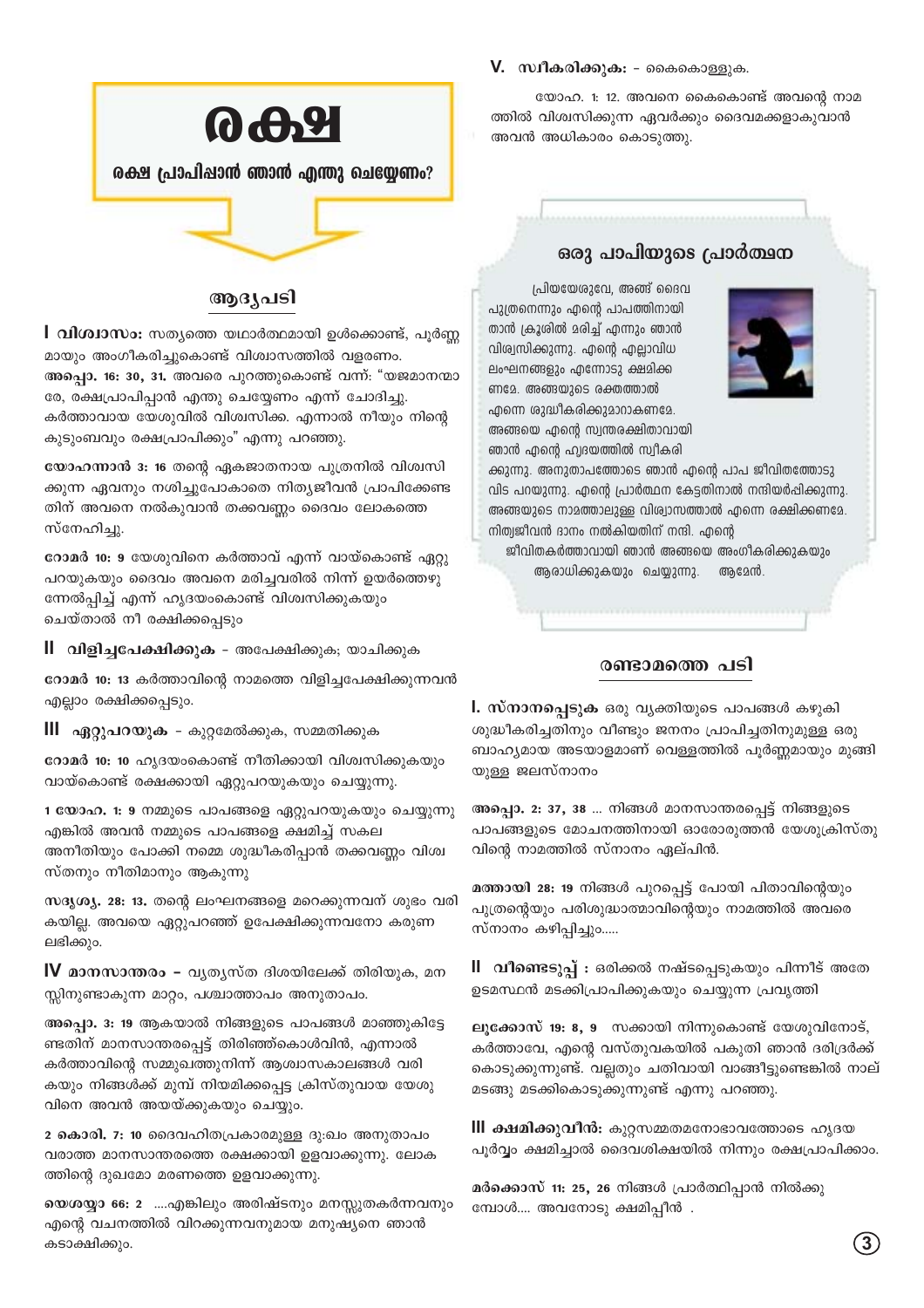

### **hmb-\m-`mKw**

**coond** 6: 13-18

നിങ്ങളുടെ അവയവങ്ങളെ അനീതി യുടെ ആയുധങ്ങളായി പാപത്തിനു സമർപ്പിക്കയും അരുത്. നിങ്ങളെ ത്തന്നെ മരിച്ചിട്ട് ജീവിക്കുന്നവരായും നിങ്ങളുടെ അവയവങ്ങളെ നീതി യുടെ ആയുധങ്ങളായും ദൈവ ത്തിന് സമർപ്പിച്ചുകൊൾവീൻ.

നിങ്ങൾ ന്യായപ്രമാണത്തിനല്ല, കൃപയ്ക്കത്രെ അധീനരാകയാൽ പാപം നിങ്ങളിൽ കർത്തൃത്വം നട ത്തുകയില്ലല്ലോ.

എന്നാൽ എന്തു? നൃായപ്രമാണത്തി നല്ല, കൃപയ്ക്ക**്രെ** അധീനരാക യാൽ നാം പാപം ചെയ്ക എന്നോ? ഒരുനാളും അരുത്.

നിങ്ങൾ ദാസന്മാരായി അനുസരി പ്പാൻ നിങ്ങളെത്തന്നെ സമർപ്പി ക്കയും നിങ്ങൾ അനുസരിച്ച് പോരു കയും ചെയ്യുന്നവന് ദാസന്മാർ ആകുന്നു എന്നു അറിയുന്നില്ലയോ? ഒന്നുകിൽ മരണത്തിനായി പാപ ത്തിന്റെ ദാസന്മാർ, അല്ലെങ്കിൽ നീതിക്കായി അനുസരണത്തിന്റെ  $\alpha$ ദാസന്മാർ തന്നെ.

എന്നാൽ നിങ്ങൾ പാപത്തിന്റെ ദാസന്മാർ ആയിരുന്നുവെങ്കിലും നിങ്ങളെ പഠിപ്പിച്ച ഉപദേശരൂപത്തെ ഹൃദയപൂർവ്വം അനുസരിച്ചു

പാപത്തിൽ നിന്നു സ്വാതന്ത്ര്യം eis ചു നീതിക്കു ദാസന്മാരായി തീർന്നതുകൊണ്ട് ദൈവത്തിന്  $m$ ബോത്രം.

## **ബൈബിൾ പഠന സഹായി**

#### **hnjbw** : alcomo

#### l. പാപത്തിന്റെ ഉറവിടം

A. റോമർ 5: 12, ഏകനുഷൃനാൽ പാപം ലോകത്തിലേക്ക്കടന്നു.

B. റോമർ 5: 19 ഏകമനുഷ്യന്റെ അനുസരണക്കേടിനാൽ അനേകർ പാപികളാ യിതീർന്നു.

#### II മനുഷ്യന്റെ പാപപ്രകൃതി

A. ഉല്പ. 8: 21 ബാല്യം മുതൽ മനുഷ്യന്റെ നിരൂപണം ദോഷമുള്ളത്.

B. എഫെ. 2: 2-3 മനുഷൃൻ പാപപ്രകൃതമുള്ളവൻ

C. റോമർ 7: 14, 15 വീണ്ടെടുക്കപ്പെടാത്ത മനുഷ്യൻ പാപത്തിനധീനനായ ജഡീ കൻ ആകുന്നു.

D. യിരെമ്യ 17: 9 ദൈവമില്ലാത്ത ഹൃദയം വഞ്ചനയും ദുഷ്ടതയും നിറഞ്ഞതാ കുന്നു.

#### **III** പാപത്തിന്റെ ഇരിപ്പിടം

A. മർക്കൊസ് 7: 20−22 മനുഷൃനിൽ നിന്ന് പുറപ്പെടുന്നതത്രെ മനുഷൃനെ അശു ദ്ധനാക്കുന്നത്.

B. മത്തായി 15: 18 മനുഷ്യന്റെ ഹൃദയത്തിൽ നിന്നത്രേ പാപം വരുന്നത്.

#### **IV എല്ലാവരും പാപം ചെയ്തു.**

A. റോമർ 3: 23 എല്ലാവരും പാപം ചെയ്തു ദൈവതേജസ്സ് നഷ്ടപ്പെടുത്തി.

B. റോമർ  $3: 9$  യെഹൂദനും ജാതിയും ഒരുപോലെ പാപികൾ തന്നെ.

C. 1 യോഹ. 1: 8-10 നമ്മിൽ പാപമില്ല എന്ന് നാം പറയുന്നുവെങ്കിൽ, നാം നമ്മെ ത്തന്നെ വഞ്ചിക്കുന്നു.

#### V. പാപം ചെയ്യുന്നവരെല്ലാവരും പിശാചിന്റെ മക്കൾ.

A. 1 യോഹ. 3: 8 പാപം ചെയ്യുന്നവൻ പിശാചിന്റെ സന്തതി.

#### VI. പാപാന്ധകാരത്താൽ പ്രകാശത്തിലേക്ക് പ്രവേശിക്കുവാൻ സാധ്യ **a**eı.

A. യോഹ. 15: 22-24 ഇപ്പോഴോ അവരുടെ പാപത്തിന് ഒഴികഴിവില്ല.

B. യോഹ. 9: 41 എന്നാൽ നിങ്ങൾ കാണുന്നു എന്ന് പറയുന്നതുകൊണ്ട് നിങ്ങ ളുടെ പാപം നിൽക്കുന്നു.

C. റോമർ 5: 13 എന്നാൽ ന്യായപ്രമാണം ഇല്ലാതിരിക്കുമ്പോൾ പാപം കണക്കി ടുന്നില്ല.

#### VII. പ്രലോഭനം (പരീക്ഷ) പാപമല്ല

A. മത്തായി 4: 1 യേശു പിശാചിനാൽ പരീക്ഷക്കപ്പെട്ടു.

B. എബ്രായർ 4: 15 പാപമൊഴികെ നമുക്ക് തുലൃനായ പരീക്ഷക്കപ്പെട്ടവൻ

C. യാക്കോബ് 1: 14-15 മോഹം ഗർഭം ധരിച്ച് പാപത്തെ പ്രസവിക്കുന്നു.

#### **VIII.** പാപത്തിന്റെ ശക്തി

A. റോമർ 7: 14-15 ജഡത്തിന് സ്വയമായി പാപത്തെ ജയിക്കുവാൻ ശക്തിയില്ല.

B. റോമർ 7: 23 ബുദ്ധിയുടെ പ്രമാണത്തോടു പോരാടുന്ന വേറൊരു പ്രമാണം എന്റെ അവയവങ്ങളിലുള്ള പാപപ്രമാണത്തിന് എന്നെ ബന്ധനാക്കിക്കളയുന്നു.

#### **IX.** പാപത്തിന്റെ പരിണിതഫലം

A. യെശ. 59: 2 പാപം ദൈവത്തിൽ നിന്നും നമ്മെ വേർപ്പെടുത്തുന്നു.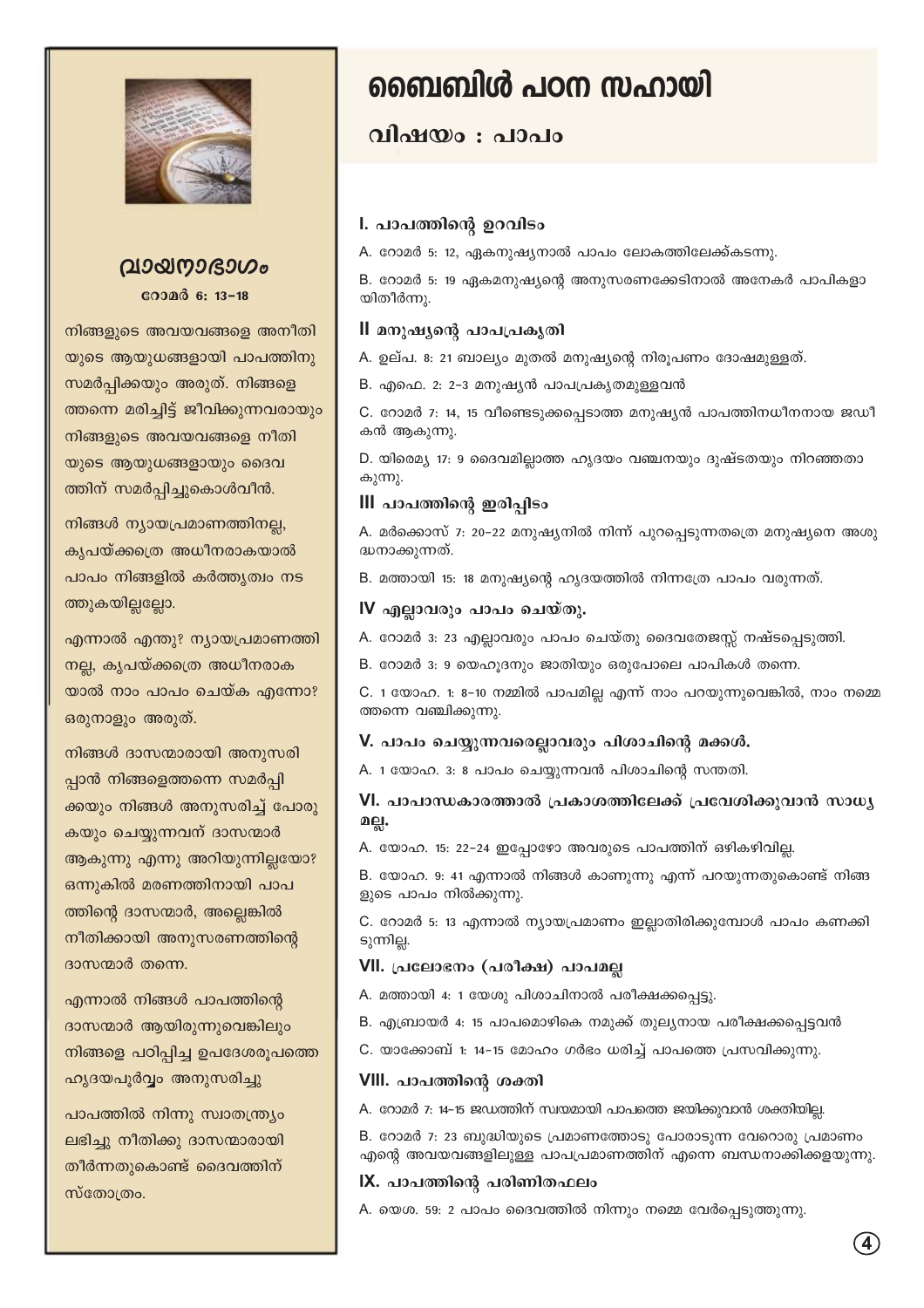- B. യാക്കോ. 1: 15 പാപത്തിന്റെ ശമ്പളം മരണം.
- C. യോഹ. 8: 34 പാപം ബന്ധനത്തിന് കാരണമാകുന്നു.

#### X. പാപത്താലുണ്ടാകുന്ന തിക്താനുഭവങ്ങൾ

A. യോഹ. 8: 21-24 പാപത്തിൽ മരിച്ചവർക്ക് ക്രിസ്തുവിൽ ജീവി ുപ്പാനാവില്ല.

- B. റോമർ 6: 23 പാപത്തിന്റെ ശമ്പളം മരണം
- C. സങ്കീ. 9: 17 ദുഷ്ടൻ പാതാളത്തിലേക്ക് തിരിയുന്നു.
- $D.$  മത്തായി 25: 46 നിത്യ ദണ്ഡനം.
- E. വെളി. 21: 8 തീപൊയ്കയിലേക്കുള്ള ന്യായവിധി

#### XI. ക്രിസ്തുവിന്റെ പ്രായശ്ചിത്ത ക്രൂശു മരണത്തിലൂടെ യുള്ള വിടുതൽ

A. സെഖ. 13: 1 പാപത്താൽ നിന്നുമുള്ള ശുദ്ധീകരണത്തിന്റെ  $[$ പവചനം

B. മത്തായി 1: 21പാപത്തിൽ നിന്നും ജനങ്ങളെ രക്ഷിക്കുവാ നുള്ള യേശുവിന്റെ ജനനം

C. റോമർ 5: 10−12 ക്രിസ്തുവിന്റെ നിരപ്പ് ശുശ്രൂഷ

 $D.$  1 യോഹ. 4: 10 നമ്മുടെ പാപങ്ങൾക്ക് യേശു പ്രായശ്ചിത്തമാ യിത്തീർന്നു.

E. എബ്രാ. 9: 26 അവൻ ലോകാവസനത്തിങ്കൽ സ്വന്തയാഗം കൊണ്ട് പാപപരിഹാരം വരുത്തുവാൻ ഒരിക്കൽ പ്രതൃക്ഷനായി

F. 1 യോഹ. 3: 5 യേശുവന്നത് നമ്മുടെ പാപങ്ങളുടെ മോചന ത്തിനായത്രെ.

#### XIII പാപം ചെയ്യാതെ ജീവിക്കുവാനുള്ള നിർദ്ദേശങ്ങൾ

 $A.$  യോഹ. 8: 11 സമാധാനത്തോടെ പോക, ഇനി പാപം ചെയ്യ രുത് (യോഹ. 5: 14)

 $B.$  റോമർ 6: 12 പാപം നിങ്ങളുടെ മർതൃശരീരത്തിൽ ഇനി വാഴ രുത്.

C. 1 കൊരി. 15: 34, പാപം ചെയ്യരുത്.

XIV. പാപം ചെയ്യാതെ ജീവിക്കുവാൻ സഹായിക്കുന്ന <u>ശക്തി.</u>

A. 2 കൊരി. 5: 17 പഴയത് സകലതും കഴിഞ്ഞുപോയി.

B. 1 യോഹ. 5: 18 ദൈവത്തിൽ നിന്നും ജനിച്ചവൻ പാപം ചെയ്യി √.

C. 1 യോഹ. 1: 7 യേശുവിന്റെ രക്തം നമ്മുടെ സകല പാപവും പോക്കി നമ്മെ ശുദ്ധീകരിക്കുന്നു.

D. യോഹ. 8: 36 പുത്രൻ നിങ്ങൾക്ക് സ്വാതന്ത്ര്യം വരുത്തിയാൽ നിങ്ങൾ സാക്ഷാൽ സ്വതന്ത്രൻ ആകും.

E. റോമർ 6: 13-18 പാപം നിങ്ങളിൽ വാഴരുത്.

F. തീത്തൊ. 2: 11-12 ലോകത്തിൽ നാം സുബോധത്തോടെയും ദൈവഭക്തിയോടെയും നീതിയോടെയും ജീവിക്കുക.

G. 1 പത്രോസ് 2: 21-22 ക്രിസ്തുവും നിങ്ങൾക്കായി കഷ്ടം അനുഭവിച്ച്, നിങ്ങൾ അവന്റെ കാൽചുവട് പിന്തുടരുവാൻ ഒരു മാതൃക വെച്ചേച്ച് പോയിരിക്കുന്നു.

### പാപത്തിന്റെ  $\mathbf m$ ർവ്വചനങ്ങൾ

(പുതിയ നിയമം)



1. ന്യായപ്രമാണത്തിന്റെ ലംഘ നമാണ് പാപം  $1$   $\mathbb{C}$  $\mathbb{D}$  $\Omega$ . 3: 4

2. എല്ലാ അനീതിയും പാപമത്രെ  $1$   $\mathbb{C}$  $\mathbb{D}$  $\Omega$ . 5: 17

3. നന്മ ചെയ്യാനറിഞ്ഞിട്ടും ചെയ്യാത്തവന് അത് പാപം തന്നെ യാക്കോ.  $4: 17$ 

4. വിശ്വാസത്തിൽ നിന്നും ഉത്ഭവിക്കാത്തതു എല്ലാം പാപം തന്നെ റോമർ 14: 23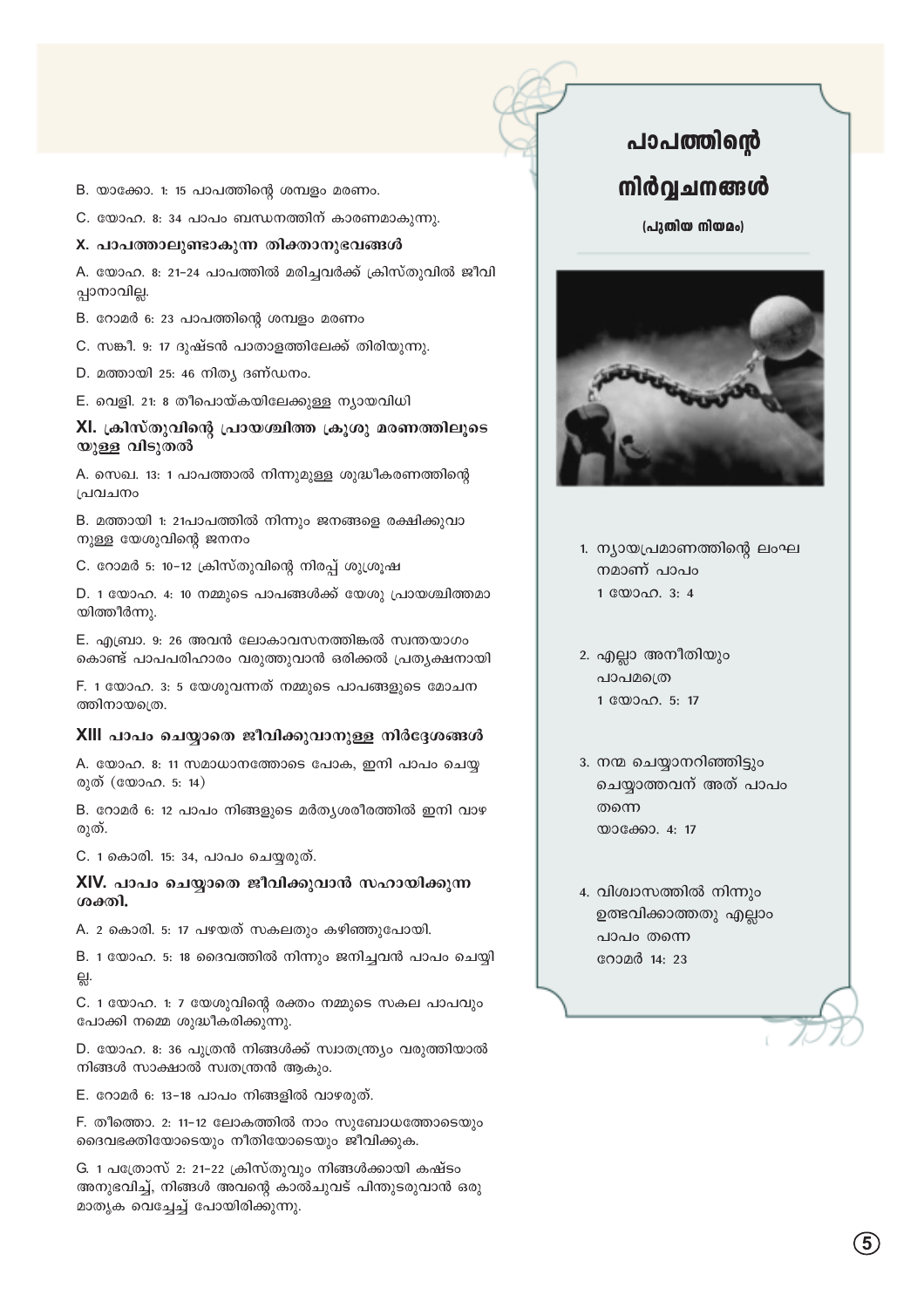യിൽ നിന്ന് മോചിപ്പിക്കപ്പെടുകയും ചെയ്യു ന്നു. ഈ മോചനമാണ് രക്ഷയുടെ കാതൽ.

#### പോകുക ഇനി പാപം ചെയ്യരുത്.

വ്യഭിചാരത്തിൽ പിടിക്കപ്പെട്ട സ്ത്രീ യോട് യേശു പറഞ്ഞത് "ഞാനും നിനക്ക് ശിക്ഷ വിധിക്കുന്നില്ല; പോകുക ഇനി പാപം ചെയ്യ രുത്" എന്നാണ്. ദൈവവചനം വീണ്ടും നമ്മെ പഠിപ്പിക്കുന്നത് "ദൈവ ത്തിൽ നിന്ന് ജനിച്ചവൻ ആരും പാപം ചെയ്യുന്നില്ല; അവന്റെ വിത്ത് അവനിൽ വസിക്കുന്നു; ദൈവത്തിൽ നിന്ന് ജനിച്ച തിനാൽ അവനു പാപം ചെയ്യുവാൻ കഴി യുകയുമില. ദൈവത്തിന്റെ മക്കൾ ആരെന്നും പിശാചിന്റെ മക്കൾ ആരെന്നും ഇതിനാൽ തെളിയുന്നു" (1 യോഹ. 3:9). മനുഷ്യ വർഗ്ഗത്തിന് പാപത്തിൽ നിന്ന് പിൻതിരിയുവാൻ യേശുക്രിസ്തുവിന്റെ രക്തത്താലും കൃപയാലും ശക്തി ലഭിക്കു ന്നു. യേശുക്രിസ്തുവിന്റെ ശക്തിയാൽ രക്ഷിക്കപ്പെടുമ്പോൾ ഒരുവന് അത്ഭുതക രമായ മാറ്റം ഉണ്ടാകുന്നു. അതായത് "ഒരു ത്തൻ ക്രിസ്തുവിലായാൽ അവൻ പുതിയ സൃഷ്ടി ആകുന്നു; പഴയത് കഴിഞ്ഞുപോ യി. ഇതാ, അത് പുതുതായി തീർന്നിരി ക്കുന്നു" (2 കൊരി. 15: 17). ഒരു ക്രിസ്ത്യാ നിക്ക് - ക്രിസ്തു ശിഷ്യന് അവന്റെ കാൽചുവട് പിൻതുടരുവാൻ ഒരു മാതൃക വെച്ചേച്ചു പോയിരിക്കുന്നു. നാം പാപം സംബന്ധിച്ചു മരിച്ച് ജീവിക്കേണ്ടതിന് അവൻ തന്റെ ശരീരത്തിൽ നമ്മുടെ പാപ ങ്ങളെ ചുമന്നുകൊണ്ട് ക്രൂശിന്മേൽ കയറി" (1 പത്രോ. 2: 21, 24). പക്ഷേ മതം അനീതിക്കു കൂട്ടു നിന്നതിനാൽ ഈ ഉപ ദേശ സത്യത്തെ മുക്കിക്കളഞ്ഞു.

#### $\mathfrak{O}(n)$ കൾ പാപമാണോ?

എന്നാൽ ഒരു ക്രിസ്ത്യാനി പാപം ചെയ്യു കയോ തെറ്റ് ചെയ്യുകയോ ഇല്ലേ; എന്ന ചോദ്യം ഇവിടെ വരുന്നു. അതിനാൽ പാപ ത്തിന്റെ നിർവ്വചനം എന്ത് എന്ന് നാം മന സ്സിലാക്കിയിരിക്കണം. പാപത്തെ കീഴ്പ്പെ ടുത്തുവാൻ ക്രിസ്തു നൽകുന്ന ശക്തി യിൽ നിന്ന് പിന്മാറി പാപത്തിനെ അനുഗ മിക്കുവാൻ ക്രിസ്തൃാനിക്ക് കഴിയും. പക്ഷേ അപ്പോൾ മുതൽ അയാൾ  $[$ കിസ്ത്യാനി ആയിരിക്കുകയില്ല. അതി നാൽ ദൈവവചനത്തിൽ കാണുന്നതു പോലെ ക്രിസ്ത്യാനിക്ക് പാപം ചെയ്യാതെ ജീവിക്കുവാനുള്ള കൃപയും ശക്തിയും ഉണ്ടായിരിക്കണം.

#### **{InkvXob hf¿®**

നാം ക്രിസ്തുവിന്റെ അനുയായികൾ

മ. 8: 3). പാപത്തിന്റെ ആധിപതൃത്തിൽ നിന്ന് മനുഷ്യനെ വിടുവിക്കുവാൻ യേശു ക്രിസ്തു ജഡശരീരം സ്വീകരിച്ച് ലോക ത്തിലേക്ക് വരുകയും, നമ്മുടെ പാപ പരി ഹാരത്തിനായി രക്തം ചിന്തി ക്രൂശിൽ മരി ച്ചിട്ട് ഉയർത്തെഴുന്നേറ്റു." അവന്റെ (ദൈ വത്തിന്റെ) പുത്രനായ യേശുവിന്റെ രക്തം സകല പാപവും പോക്കി നമ്മെ ശുദ്ധീക രിക്കുന്നു" (1 യോഹ. 1: 7). അതിനാൽ ആദിമുതൽ ചെയ്തു വന്ന പിശാചിന്റെ (പവർത്തികളെ അഴിക്കുവാൻ തന്നെ ദൈവപുത്രൻ പ്രതൃക്ഷനായി (1 യോഹ.  $3: 8$ ). നൃായപ്രമാണത്താൽ മനുഷൃന് സാധിക്കാതിരുന്നത് (പാപമോചനം) യേശുക്രിസ്തു നേടി തന്നു. എന്നിട്ടും  $\Omega$ ന്യായപ്രമാണത്തിൻ കീഴിൽ എന്നപോലെ



മനുഷ്യൻ ക്രിസ്തുവിനോടുകൂടി ജീവി ച്ചിട്ട് പാപസ്വഭാവത്തിൽ ജീവിക്കുന്നു എങ്കിൽ യേശു ചൊരിഞ്ഞ രക്തത്തിന്റെ ആവശ്യം എന്ത്?

#### പാപത്തിന്റെ ശക്തിയിൽ നിന്നും **യേശുക്രിസ്തു രക്ഷിക്കുന്നു.**

വീണ്ടും ജനനം പ്രാപിച്ച വൃക്തികളെ പാപത്തിന്റെ സ്വാധീന ശക്തിയിൽ നിന്ന് യേശുവിടുവിച്ച് രക്ഷിക്കുന്നു എന്ന് ധാരാ ളം ബൈബിൾ വാകൃങ്ങൾ സമർത്ഥിക്കു ന്നുണ്ട്. "അവൻ  $(\text{c} \omega \omega)$  തന്റെ ജനത്തെ അവരുടെ പാപങ്ങളിൽ നിന്ന് രക്ഷിക്കും $\degree$ (മത്താ. 1: 21). നിങ്ങൾ (യഥാർത്ഥ (കിസ്ത്യാനി) ന്യായപ്രമാണത്തിനല്ല കൃപ യ്ക്കന്തേ അധീനരാകയാൽ പാപം നിങ്ങൾ കർത്തൃത്വം നടത്തുകയില്ല. എന്നാലെന്ത്? ന്യായപ്രമാണത്തിനല്ല കൃപ യ്ക്കത്രേ അധീനരാകയാൽ നാം പാപം ചെയ്യുക എന്നോ? ഒരുനാളും അരുത്" (റോമ. 6: 14-15). ഒരുവൻ ദൈവവചനം ഹൃദയത്തിൽ ഉൾക്കൊണ്ട് അനുസരിക്കു മ്പോൾ അയാളുടെ പാപം ക്ഷമിക്കപ്പെടുക മാത്രമല്ല, പാപത്തിന്റെ സ്വാധീന ശക്തി

# **tNmZyhpw** <u>ഉത്തരവ</u>ും

ചോദ്യം : എല്ലാവരും പാപം ചെയ്യുന്നവ രാകുന്നു എന്ന് ക്രിസ്ത്യാനികൾ തന്നെ പറയുന്നു. ക്രിസ്ത്യാനിക്ക് പാപം ചെയ്യാതെ ജീവിക്കുവാൻ കഴിയുമോ?

**ഉത്തരം** : തീർച്ചയായും കഴിയും. ്രകിസ്തൃാനി പാപം ചെയ്യരുത് എന്നു മാത്രമല്ല; പാപം ഇല്ലാത്ത ജീവിതവും നയിക്കണം. ഇത് ഒരുവന്റെ കഴിവിനാലോ ശക്തിയാലോ സാധിക്കുകയില്ല. ഒരു വ്യക്തിയെ പാപമില്ലാതെ ജീവിക്കുവാൻ <u>പ്രാപ്തമാക്കുവാൻ യേശുക്രിസ്തുവിൽ</u> കുടി ലഭിക്കുന്ന ദൈവശക്തിക്കു മാത്രമേ കഴിയു. പാപം എന്ന പദം വിവിധ നില യിൽ ഉപയോഗിച്ചിരിക്കുന്നതിനാൽ അതിന്റെ വളർച്ചയുടെ തലങ്ങളും, തെറ്റും പാപവും തമ്മിലുള്ള വൃത്യാസവും നാം മനസ്സിലാക്കിയിരിക്കണം.

#### എല്ലാവരും പാപം ചെയ്തു.

ക്കു വൃത്യാസവുമില്ല എല്ലാവരും പാപം ചെയ്ത് ദൈവ തേജസ്സ് ഇല്ലാത്തവരായി ത്തീർന്നു (റോമ.  $3: 23$ ). എല്ലാവരും പാപികൾആയിരുന്നു. അതു കാരണം ജഡത്തിന്റെ പാപസ്വഭാവത്തെ അതിജീ വിക്കുവാനുള്ള ശക്തി ഒരു വ്യക്തിയിലും ഇല്ല. മോശെ മുഖാന്തരം ന്യായപ്രാണം നല്കിയത് മനുഷ്യനിലെ പാപ സ്വഭാ വത്തെ വെളിപ്പെടുത്തുവാൻ ആയിരുന്നു.  $\mathfrak{m}_1$ ായപ്രമാണത്തിന്റെ കീഴിൽ ആയിരിക്കു ന്ധോൾ തന്നെ അവർ ദൈവമുമ്പാകെ ലംഘനങ്ങളെ ചെയ്തുകൊണ്ടേയിരുന്നു. പാപങ്ങളുടെ ഓർമ്മ ഉണ്ടാകുന്ന യാഗ ങ്ങളെ ആണ്ടുതോറും അവർ അർപിചു. എന്നാൽ കാളകളുടെയും ആട്ടുകൊറ്റന്മാ രുടെയും രക്തത്തിന് പാപങ്ങളെ നീക്കു വാൻ കഴിയുന്നതല്ല $($ എബ്രാ. 10:4).

#### \**ന്യായപ്രമാണം പൂർണ്ണം അല്ലായിരുന്നു.**

ജഡത്താലുള്ള ബലഹീനത നിമിത്<u>തം</u> നൃായപ്രമാണത്തിനു കഴിയാതിരുന്ന തിനെ സാധിക്കുവാൻ ദൈവം തന്റെ പുത്രനെ പാപജഡത്തിന്റെ സാദൃശൃ ത്തിലും പാപം നിമിത്തവും അയച്ചു (റോ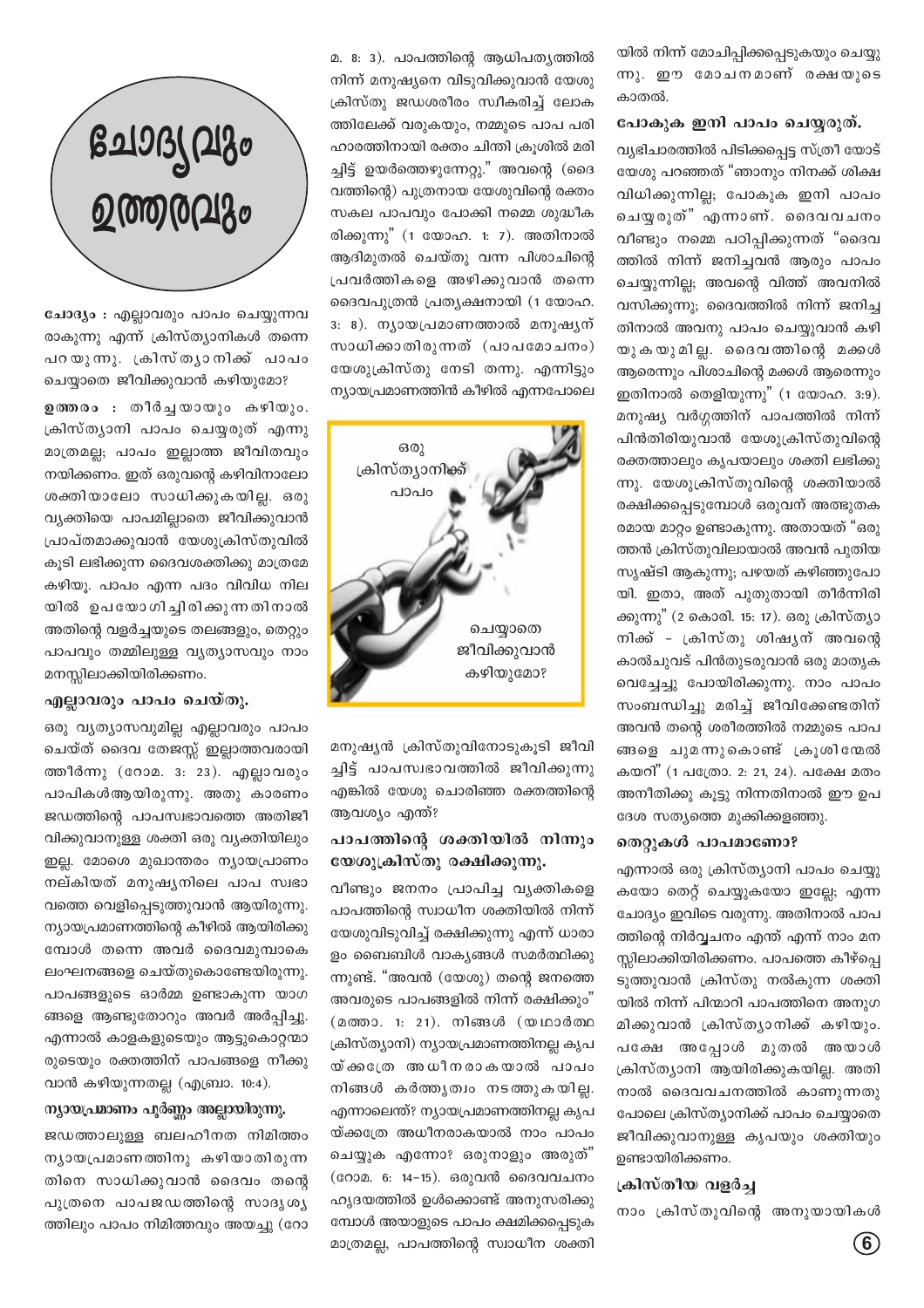ആയിരിക്കുമ്പോൾ തന്നെ മനുഷ്യരുമാണ്. അതിനാൽ തെറ്റുകൾ ചെയ്യുകയും ജ്ഞാനത്തിൽ കുറവുള്ളവരും ആയിരി ക്കുന്നു. എങ്കിലും ക്രിസ്തുവിന്റെ കൃപ യുടെ അത്യന്തശക്തിയും ആത്മാവിന്റെ ഫലവും ലഭിച്ച് വളർച്ച പ്രാപിക്കണം. ദൈവവചനം നമ്മെ പഠിപ്പിക്കുന്നത് കൃപ യിലും നമ്മുടെ കർത്താവും രക്ഷിതാവു മായ യേശുക്രിസ്തുവിന്റെ പരിജ്ഞാന ത്തിലും വളരുവാനാണ്" (2 പത്രോ. 3: 18). ദൈവീകമായ കാര്യങ്ങളിൽ ക്രിസ്തുവി നെപ്പോലെ ആയിത്തീരുവാനുള്ള വളർച്ച യുടെ പാതയാണ് ക്രിസ്ത്യാനിക്ക് ഉള്ള ത്. ക്രിസ്ത്യാനിയിൽ ഉണ്ടായിരിക്കേണ്ട തായ സഹിഷ്ണതയും സന്തോഷവും ഇല്ലാത്ത സന്ദർഭങ്ങൾ ഉണ്ടായാലും പാപം ചെയ്യുകയല്ല, പ്രത്യുത അത്തരം സന്ദർഭങ്ങളിൽ ക്രിസ്തുവിന്റെ അടുക്കൽ ചെന്ന് കുടുതൽ ശക്തിയും കൃപയും പ്രാപിക്കുകയാണ് വേണ്ടത്.

#### ഹൃദയം ഉറപ്പിക്കപ്പെട്ടിരിക്കുന്നു.

ക്രിസ്ത്യാനിയുടെ ഹൃദയം ദൈവത്തെ പ്രസാദിപ്പിക്കുവാനുള്ള ഏകചിന്തയാൽ ഉറപ്പിക്കപ്പെട്ടിരിക്കുന്നു. ദൈവത്തിന്റെ വചനം കേട്ടവർക്ക് അത് ഉപകാരമായി വരാതെ പരീക്ഷിക്കപ്പെടുന്ന സന്ദർഭങ്ങൾ (എബ്രാ. 4: 1) ഉണ്ടായാൽ പാപത്തിന് വഴ ങ്ങാതെ യേശുവിനെപ്പോലെ അതിനെ അതിജീവിക്കണം. ചിലർ ധരിച്ചിരിക്കുന്ന തുപോലെ പരീക്ഷ പാപം അല്ല. മനസ്സി ലേക്ക് വരുന്ന ചിന്തകളെ നിയന്ത്രിക്കു വാൻ മനുഷ്യന് കഴിയുകയില്ല. എന്നാൽ ദൈവകൃപകൊണ്ട് പരീക്ഷയുടെ പാപപ്ര വർത്തിയിൽ നിന്ന് മാറി നില്ക്കുവാൻ ക്രിസ്ത്യാനിക്ക് കഴിയും.

#### പാപം ഭിന്നത ഉളവാക്കുന്നു.

യെശയാ പ്രവാചകൻ പറയുന്നത് നിങ്ങ ളുടെ അകൃത്യങ്ങൾ അത്രേ നിങ്ങളേയും നിങ്ങളുടെ ദൈവത്തേയും തമ്മിൽ ഭിന്നി പ്പിച്ചിരിക്കുന്നത്; നിങ്ങളുടെ പാപങ്ങൾ അത്രേ അവൻ കേൾക്കാതെ വണ്ണം അവന്റെ മുഖത്തെ നിങ്ങൾക്കു മറക്കുമാ റാക്കിയത് (59: 2) എന്നാണ്. അഹങ്കാര മുള്ള ഹൃദയത്തിൽ നിന്ന് ന്യായീകരി ക്കാത്ത പക്ഷം തെറ്റുകൾ ദൈവ മുമ്പാകെ പാപം ആകുന്നില്ല. മോശെയ്ക്കു നൽകിയ കല്പനയിൽ കുടി ദൈവം തന്റെ ധാർമ്മിക നിയമങ്ങൾ നൽകി. അതിൻ പ്രകാരം യേശുക്രിസ്തു തന്റെ ജീവിത ത്തിലെ ധാർമ്മിക മൂല്യങ്ങൾ ഉയർത്തി കാണിക്കുകയും, മാത്രവുമല്ല ഹൃദയ ത്തിന്റെ സ്ഥിതി എങ്ങനെ ആയിരിക്കണ മെന്ന് മലമുകളിലെ പ്രസംഗത്തിൽ പഠി പ്പിക്കുകയും ചെയ്തു (മത്താ. 5–7).



#### പാപത്തിന്റെ നിർവ്വചനം

പുതിയ നിയമത്തിൽ മനുഷൃനെ ദൈവീക കൂട്ടായ്മയിൽ നിന്ന് അകറ്റുന്ന പാപങ്ങൾക്ക് പ്രാഥമീകമായി നാല് നിർവ്വ ചനങ്ങൾ നൽകുന്നുണ്ട്

1. ഏത് അനീതിയും പാപം ആകുന്നു (1 യോഹ. 5: 17). 2. പാപം അധർമ്മം തന്നെ  $(1 \oplus 000 \oplus 0.3; 4)$ . 3. നന്മ ചെയ്യുവാ നറിഞ്ഞിട്ടും ചെയ്യാ ത്തവന് അത് പാപം തന്നെ (യാക്കോ. 4: 17). 4. വിശ്വാസത്തിൽ നിന്ന് ഉത്ഭവിക്കാത്തതൊക്കെയും പാപ മത്രേ (റോമ. 14: 23). ദൈവത്തിന്റെ യഥാർത്ഥ പൈതൽ ഈ പ്രമാണങ്ങളെ ലംഘിക്കാതെ ജീവിക്കും.

#### പാപത്തെ എതിർക്കുവാനുള്ള ശക്തി:

യിസ്രായേൽ മോശെയുടെ ന്യായപ്രമാ ണത്തെ ലംഘിച്ചു എങ്കിൽ, ക്രിസ്ത്യാനി ക്ക്, ക്രിസ്തുവിൽ കൂടെ നൽകപ്പെടുന്ന ദൈവശക്തിയാൽ, ദൈവീക ധാർമ്മിക മുല്യങ്ങളെ അനുസരിച്ച് ജീവിക്കുവാൻ സാധിക്കും. ക്രിസ്ത്യാനി കള്ളം, മോഷ ണം, ചതി, കൊല, വ്യഭിചാരം മുതലാ യവ ചെയ്താൽ അയാൾ ഒരു നിലയിലും ക്രിസ്ത്യാനി എന്ന പദവിക്ക് അർഹമല്ല; മാത്രവുമല്ല യഥാർത്ഥ ക്രിസ്ത്യാനിക്ക് ഇവയൊന്നും ചെയ്യേണ്ട ആവശ്യവുമില്ല. ദൈവ മുമ്പാകെ ശുദ്ധമായിരിക്കുന്ന ഹൃദ യത്തിൽ നിശ്ചയമായും വ്യാജം പറയു വാനും മോഷ്ടിക്കുവാനും ഒക്കെ പ്രേരണ ഉണ്ടാകും; പക്ഷേ ആ പ്രേരണ എല്ലാം കീഴടക്കുവാൻ ദൈവത്തോടുള്ള അനുസരണം മുഖാന്തരം കീഴടക്കുവാൻ

ശക്തി ലഭിക്കും. അതുകൊണ്ട് പ്രമാണ ങ്ങളുടെ ലംഘനമോ അനീതിയോ ഹൃദ യത്തിലെ പ്രേരണ മുഖാന്തരം ഉണ്ടാകു ന്നില്ല. ദൈവീക പ്രമാണം എന്ത് ആവശ്യ പ്പെടുന്നു എന്ന് അറിഞ്ഞിട്ട് മന:പൂർവ്വം അത് അവഗണിക്കുന്നത് പാപമാണ്. കാരണം ശരി എന്ത് എന്ന് അയാൾ അറി ഞ്ഞിട്ടും തെരഞ്ഞെടുത്തത് അനുസരണ ക്കേടാണ്. ഇത്തരം പ്രവൃത്തി വിശ്വാസ ത്തിൽ നിന്നും വരുന്നതല്ല. വിശ്വാസ ത്തിൽ നിന്ന് ഉത്ഭവിക്കാത്തതെല്ലാം പാപം. ക്രിസ്ത്യാനി വിശ്വാസത്തിന് അനു സൃതമായി ജീവിക്കുകയും ദൈവത്തിന്റെ ധാർമ്മിക നിയമത്തെ സ്നേഹിച്ച് അത് പ്രായോഗികമാക്കുകയും ചെയ്യണം.

#### രക്ഷ മാറ്റം ഉണ്ടാക്കുന്നു.

രക്ഷ വൃത്യാസം വരുത്തുന്നു. ദൈവ ത്തിൽ നിന്നും അകറ്റുന്ന പാപത്തിനോട് "സാദ്ധ്യമല്ല/ഇല്ല" എന്നു പറയുവാൻ രക്ഷ സഹായിക്കുന്നു. മനുഷ്യന് ദൈവത്തോട് കൂടുതൽ അടുക്കുവാനും ആത്മാവിൽ വളരെ ഫലം പുറപ്പെടുവിക്കുവാനും രക്ഷ സഹായകമാകുന്നു. മനുഷ്യനിലെ പോരാ യ്മകൾ പാപം അല്ല; എങ്കിലും അവന്റെ ഹൂദയം ദൈവമൂമ്പാകെ ശൂദ്ധവും ശരിയും ആയിരിക്കുമ്പോൾ പോരായ്മ കൾ നികത്തപ്പെടുന്നു.

ദൈവത്തിന്റെ കൃപ നമ്മെ താങ്ങുകയും സഹനത്തിന്റെയും പരിശോധനയുടെയും മദ്ധ്യത്തിൽ വിജയം നൽകുകയും ചെയ്യു ന്നു. പാപം ചെയ്യാതെ ജീവിക്കുവാൻ ദൈവം നൽകുന്ന ശക്തിക്കായി നന്ദി അർപ്പിക്കുക.  $(7)$